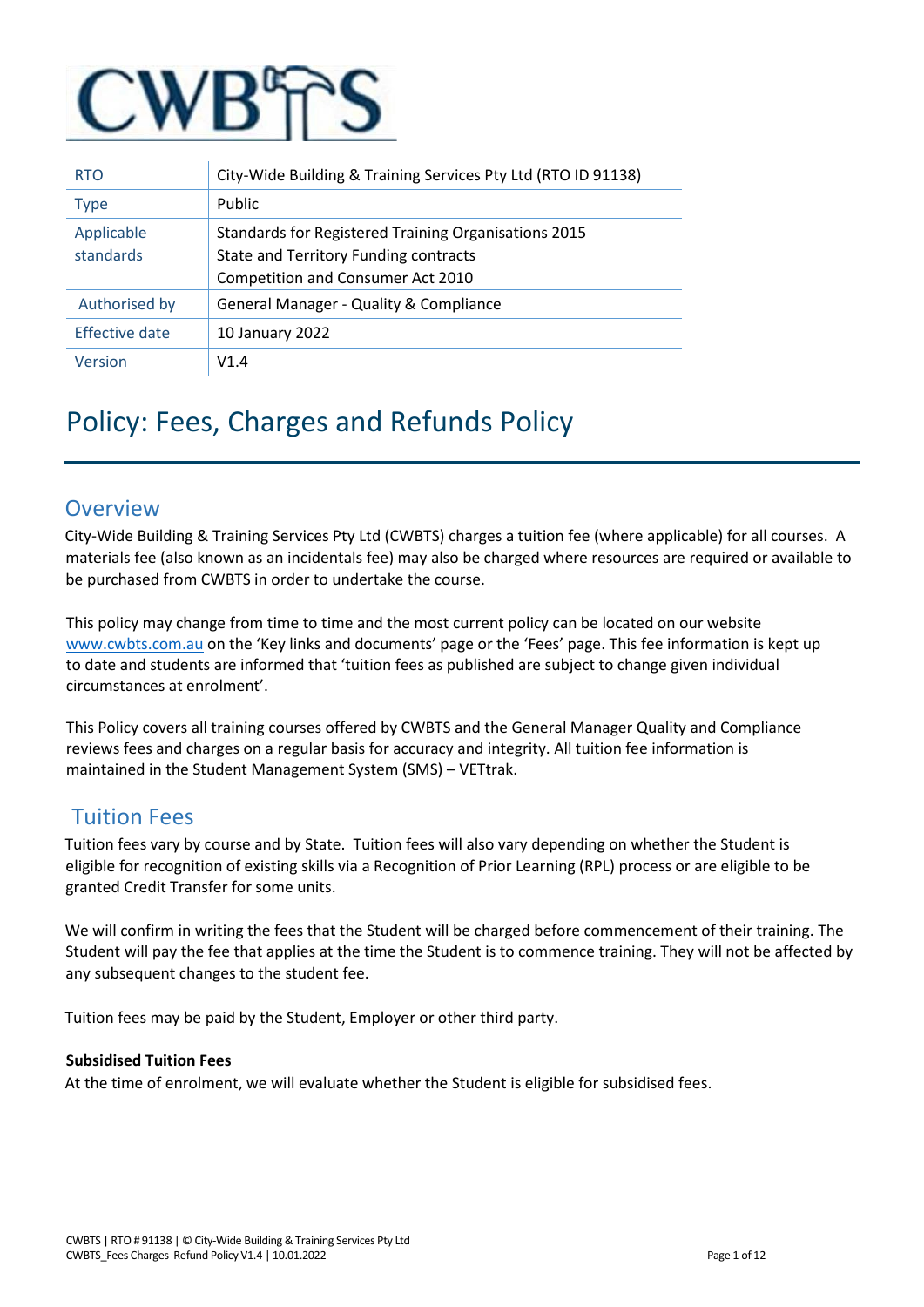

Tuition fees may be partly or fully subsidised by relevant State / Territory and Commonwealth Government Funding. Each funding contract has its own specific eligibility requirements. If the Student is eligible for funding, the cost of their tuition fees may be fully or partially subsidised.

If the Student is eligible for a government subsidy, they may be required to pay a mandated amount known as a co-contribution or co-enrolment fee. More details are outlined in the next section of this document.

#### **Fees published on CWBTS Website**

CWBTS has a list of all indicative tuition fees (including mandated government fees) by State / Territory is available on our website [www.cwbts.com.au](http://www.cwbts.com.au/) on our Fees page.

#### NSW Fees Listing

For Smart and Skilled, there are different categories of student fees, based on the program the qualification and the characteristics of the Student. The schedule of fees for each qualification on the NSW Skills List can be accessed at:

[https://www.training.nsw.gov.au/smartandskilled/prices\\_fees.html](https://www.training.nsw.gov.au/smartandskilled/prices_fees.html) 

CWBTS indicates on our website, our fees which align to the fees set by the NSW Government for the subsidised training the Student is undertaking. The student fee to be charged will be confirmed when CWBTS enters the student data into the Smart and Skilled Provider Calculator. Refer to Section 4: Additional costs to a student within the Smart and Skilled Fee Administration Policy for a list of additional costs CWBTS is allowed to charge.

The student fee categories are:

- 1. Standard Student
	- First Qualification
	- Subsequent Qualification
- 2. Apprenticeship
- 3. Traineeship
- 4. Concession
- 5. Exemptions and fee-free training

CWBTS refer to the Smart and Skilled Fee Administration Policy issued by the NSW Department of Education when preparing the NSW Fees Listing.

CWBTS uses the Provider Calculator to confirm a student's Smart and Skilled eligibility for a qualification and the student fee (or no fee) to be charged and will not charge a student a fee other than what is calculated by the NSW Government through the Provider Calculator.

#### QLD Fees Listing

For QLD User Choice, the current qualification and pricelist published by the QLD Government can be downloaded from: [https://desbt.qld.gov.au/training/providers/funded/userchoice/pricing](https://cwbts.com.au/fees/)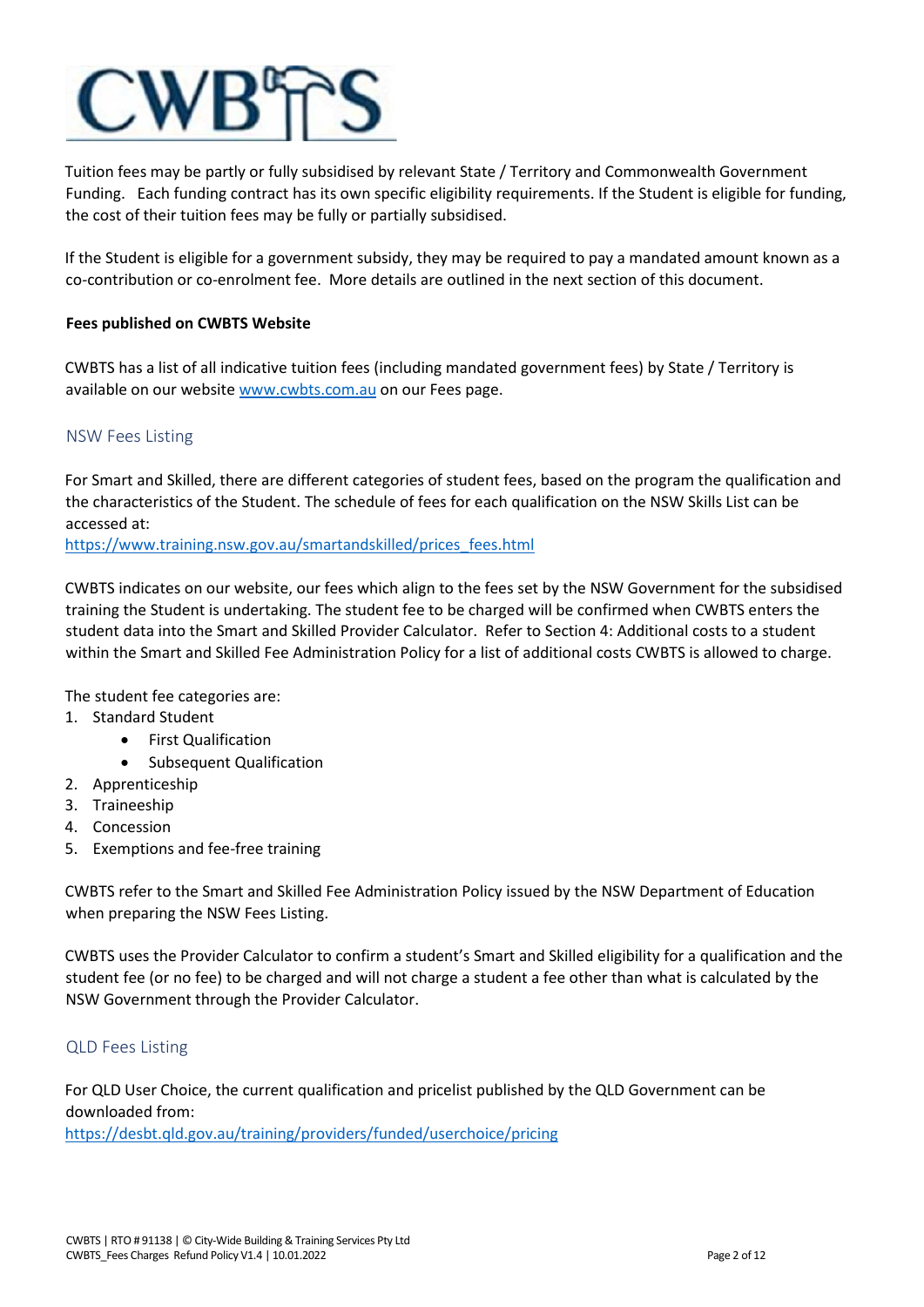

Fee Exemptions and Fee Concessions must be granted where applicable.

CWBTS indicates on our website, our fees which align to the fees set by the QLD Government for the subsidised training the Student is undertaking.

#### ACT Fees Listing

CWBTS indicates on our website, our fees which align to the fees set by the ACT Government via the AVETARS website.

#### **Mandated Tuition Fees for Government Subsidised Enrolments**

Under some Government Funding arrangements, a co-contribution fee or co-enrolment fee is mandated. This may be paid by the Student, Employer or other third party.

Mandated fees are determined by the relevant State or Territory funding body.

Fees may also vary within the same State depending upon which funding subsidy the Student is eligible for and whether they have previously been eligible for a funded enrolment.

Under some funding arrangements, it is a flat fee whilst under others is determined by the total number of nominal hours their course is expected to take.

The mandated fee will also vary if the Student is eligible for Recognition of Prior Learning (RPL) or Credit Transfer (CT).

A concession amount may be charged if the Student is eligible.

In some cases, the Student may also be exempt from paying a mandated tuition fee if they are able to demonstrate financial hardship.

To be eligible for a concession or exemption, the Student will need to demonstrate evidence in line with the relevant funding body's requirements.

Examples of evidence include, but is not limited to, a health care card that will be current at time of commencement, or other evidence of financial hardship (not available in all States).

We can provide further advice to individuals at time of enrolment.

### Material and Incidental Fees

#### **Material Fees**

Material fees cover specific resources that the Student will need in the course of their study, such as: textbooks, protective clothing, specific tools and other items relevant to their course.

Material fees do not apply to all courses – if it applies this will be specified to the Student before enrolling.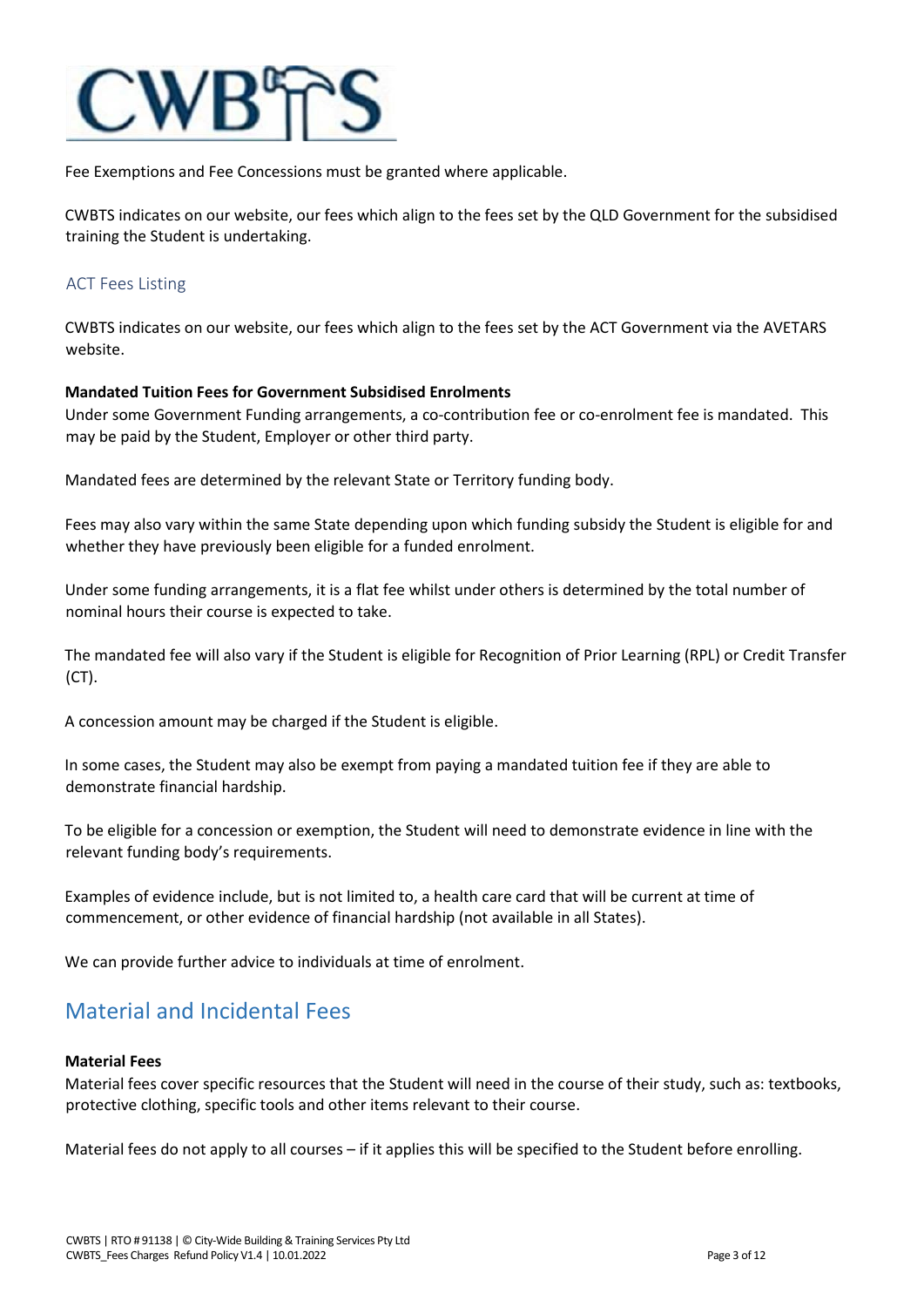

We charge a separate fee for these as the Student may be able to source these elsewhere, buy them second hand or may already own them.

Any applicable material fees are listed with our tuition fees our website [www.cwbts.com.au](http://www.cwbts.com.au/) [o](http://www.cwbts.com.au/)n our Fees page.

#### **Testamur Reissue Fee**

The reissue of a certificate and record of result or Statement of attainment will incur a charge.

This current fee is listed on our website [www.cwbts.com.au](http://www.cwbts.com.au/) on our Fees page.

#### **Reassessment Fee**

If the Student does not pass a unit, they are entitled to a second attempt at no cost.

If the Student is not deemed competent after a minimum of two attempts and wish to continue, CWBTS will charge them a reassessment fee to reattempt a unit.

Additional assessment attempts may be permitted without charge at CWBTS' discretion.

The current reassessment fee is located on our website a[t www.cwbts.com.au](http://www.cwbts.com.au/) on our Fees page.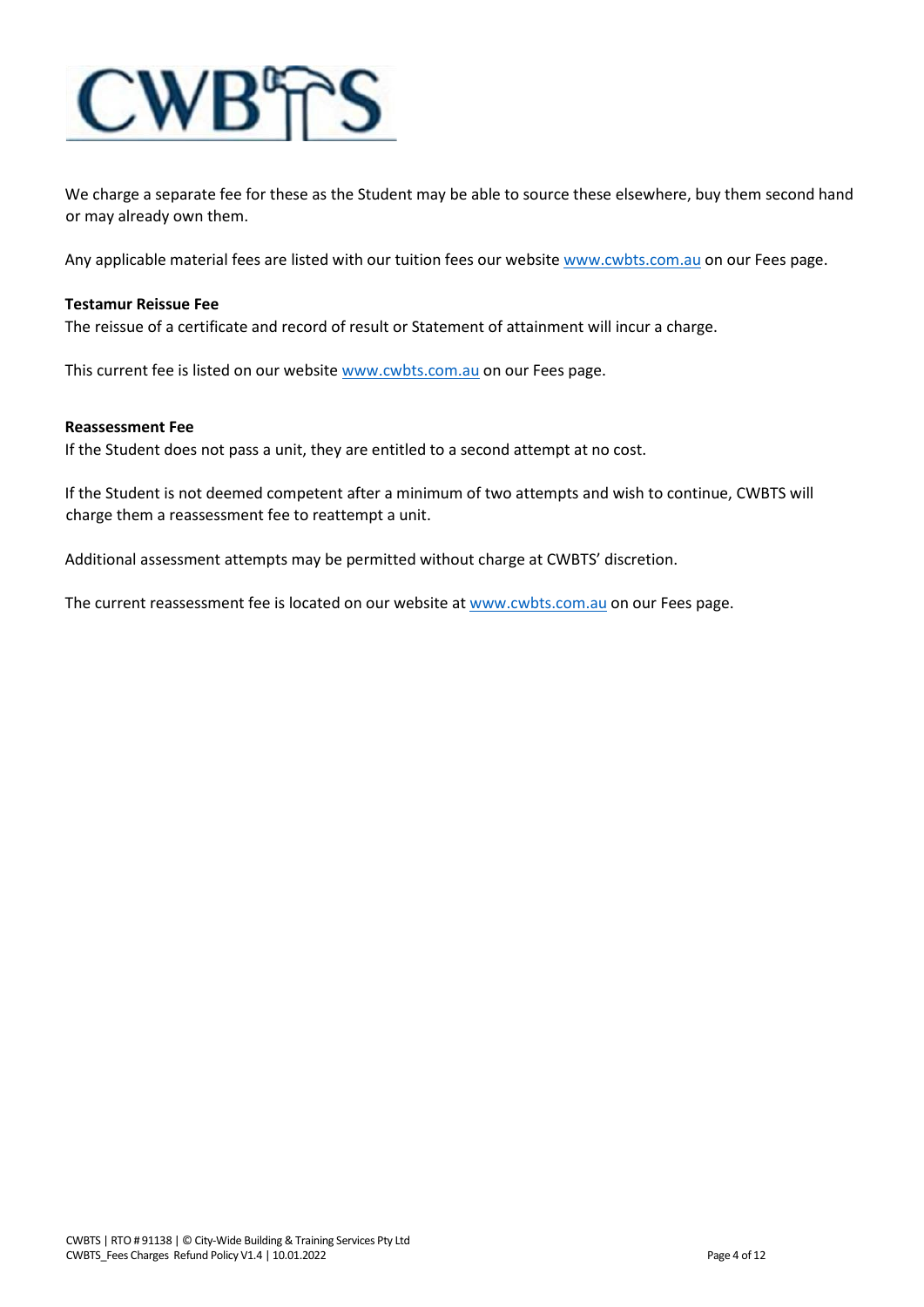

### Payment Terms

#### **Fee Protection**

CWBTS does not collect more than \$1,500 of student fees paid in advance. This is to ensure that CWBTS does not receive more than \$1,500 from the Student for services which are yet to be received. This applies to fees payable both funded and fee for service students.

Where tuition fees required to be paid are more than \$1,500, CWBTS will negotiate a deposit and payment plan. Where a payment plan is entered into, the timing of the payments will be such that at no stage will CWBTS receive more than \$1,500 from the Student for services which are yet to be received.

This will be confirmed in writing prior to course commencement.

This Policy meets Clause 7.3 of the Standards for RTOs 2015, which states that: *"Where the RTO requires, either directly or through a third party, a prospective or current learner to prepay fees in excess of a total of \$1500 (being the threshold prepaid fee amount), the RTO must meet the requirements set out in the Requirements for Fee Protection in Schedule 6."*

#### **Government Subsidies**

Where a Student is eligible to have tuition fees partly or fully subsided by Government Funding, this is generally paid directly to CWBTS by the relevant funding body upon set milestones. These milestones vary from funding body to funding body.

#### **Fee for Service Payments**

CWBTS will generally negotiate a deposit and payment plan with them.

#### **Authority to Invoice**

At enrolment, an 'authority to invoice' form will be completed to Identify who is responsible for payment.

#### **Bulk Discount for Fee for Service Students**

When an Employer or other third party refers Students in bulk to CWBTS, a discounted tuition fee may be negotiated for fee for service Students. This will be outlined in a Memorandum of Understanding (MoU) between the Employer or third party and CWBTS.

#### **Payment Terms and Recovery of Outstanding Fees**

Prior to course commencement, confirmation of fees and payment terms will be provided in writing.

Students who are unable to meet the current payment plan can contact CWBTS to nominate a new payment plan.

If payments are not made by the required due date, CWBTS will send a reminder notice. Where the due date has passed by more than 30 days, CWBTS may elect to cease training until payments are recommenced. If payments are not recommenced CWBTS may elect to formally withdraw the Student.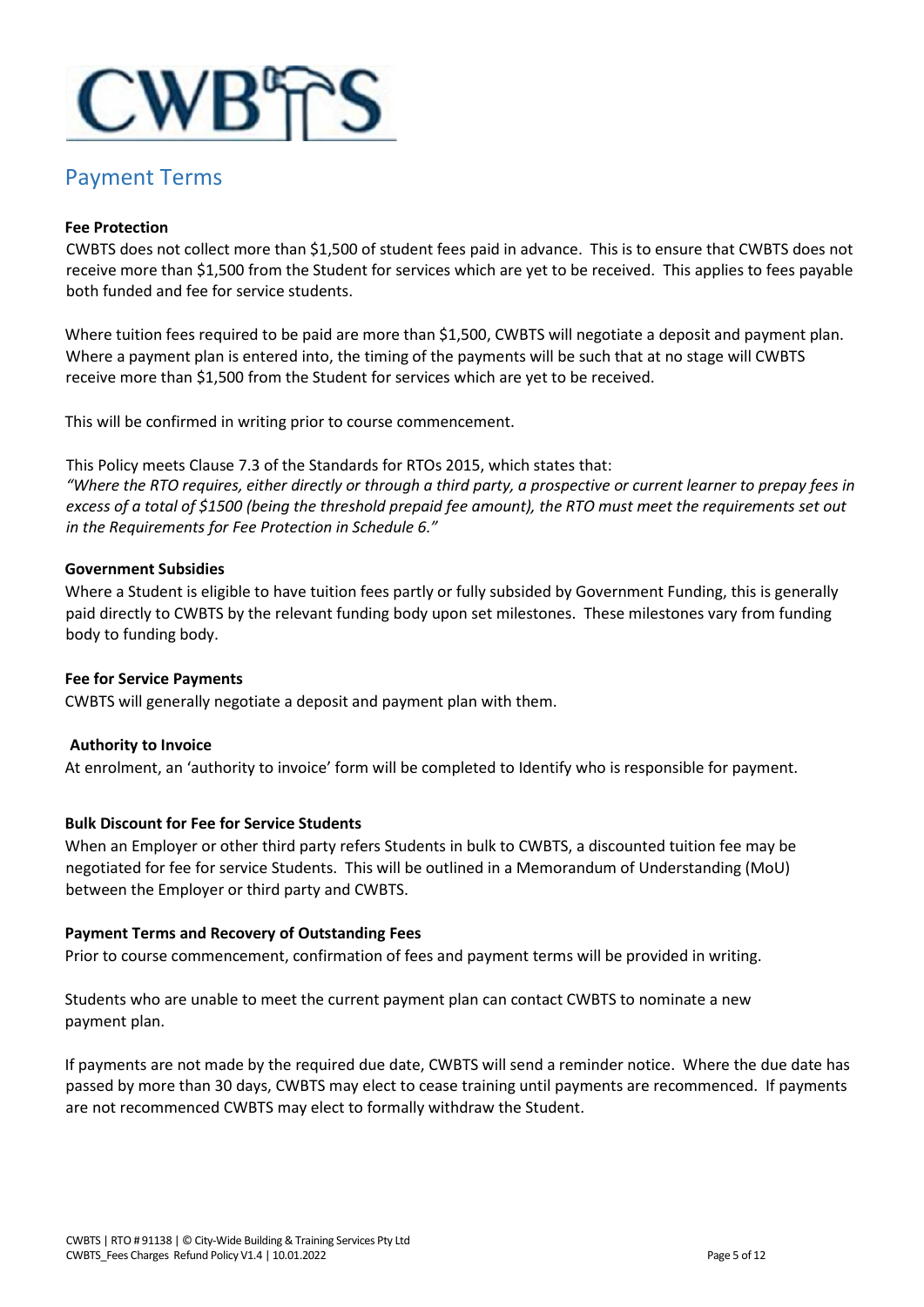

# Refund of Tuition Fees

Refund of tuition fees is granted under specific circumstances where a Student has withdrawn from a course.

#### **'Withdrawal without Penalty' Date**

All Students have a "cooling off" period which refers to the period between enrolment and 2 business days prior to commencement of classes in which Students will be refunded any tuition fees if they choose to cancel their enrolment.

For those participants who enrol in the two (2) business days prior to the course commencement date will forfeit any refund should they choose not to go ahead with their training.

• *CWBTS may elect to extend the 'withdrawal without penalty date' or negotiate a longer period from commencement date at our discretion.* 

#### **Who Receives the Refund?**

| <b>Type of payment</b>             | Who is refunded                                                         |
|------------------------------------|-------------------------------------------------------------------------|
| Government Funding subsidy         | Repaid directly to the relevant funding body as per their instructions. |
| Non-government tuition fee payment | The nominated person or body on the 'Authority to invoice' form         |

#### **Timeframe and Payment**

A refund will generally be provided within 28 days from withdrawal. Please note that course fees are not transferable to another person (unless an MoU States otherwise).

Refunds will generally be paid via electronic funds transfer (eft), but a cheque may be requested.

For Students, the outcome of the refund assessment will be provided by written notice to the Student's registered address or email (where not funding body).

The Student will receive confirmation in writing of the total amount paid and the refund amount.

*Please note, Students who are entitled to a NSW Smart and Skilled funding subsidy will also receive and updated copy of their training plan.*

# Tuition Fee Refund Amount to be Repaid

#### **NSW Smart and Skilled Co-Enrolment Fee**

In NSW, in most circumstances it is mandatory to charge a co-enrolment fee for Students whose course is subsidised by Smart and Skilled funding.

CWBTS must charge the Student the relevant fee set by the NSW Government. The indicative amount to be paid by a Student is set out in our NSW tuition fees which is available on our website.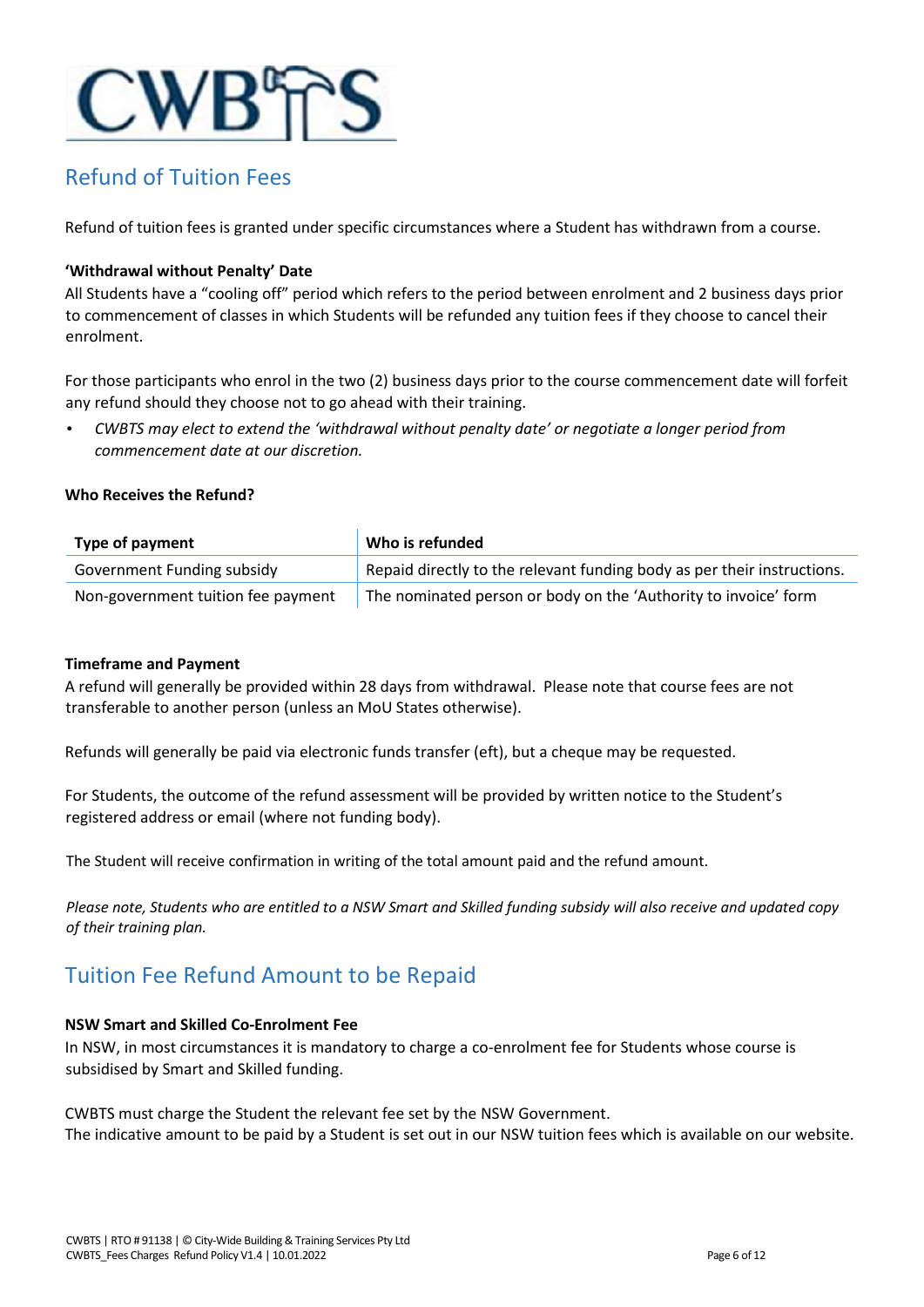

The amount may vary according to the type of funding that the Student is entitled to, the course they have enrolled into, whether they have accessed a Smart and Skilled subsidy previously, and whether are eligible for RPL or Credit Transfer for one or more units.

The relevant fee is determined when CWBTS enters the Student details into the Smart and Skilled Provider data.

The Student will be advised of the fee prior to commencement.

The following table indicates refund applicable when a student withdraws or transfer out of CWBTS (discontinuation) – Refer to the *Discontinuation, Transferring, Abandonment and Deferral of Training – Smart and Skilled* policy for processes for discontinuation.

| <b>Discontinuation Reason</b>                                                                                                                                                                             | <b>Refund Information</b>                                                                                                                                    |
|-----------------------------------------------------------------------------------------------------------------------------------------------------------------------------------------------------------|--------------------------------------------------------------------------------------------------------------------------------------------------------------|
| Student withdraws or discontinues before the<br>withdrawal without penalty date.                                                                                                                          | - Full refund                                                                                                                                                |
| Student withdraws after the withdrawal without<br>penalty date<br>OR Student transfers out of CWBTS after the<br>withdrawal without penalty date and of their own<br>accord                               | - No refund of co-enrolment fee                                                                                                                              |
| Student withdraws after the withdrawal without<br>penalty date<br>OR Student transfers out of CWBTS after the<br>withdrawal without penalty date and of their own<br>accord<br><b>AND</b>                 | - CWBTS will recalculate co-enrolment fees on<br>lower-level course<br>- The difference between the amount paid and the<br>recalculated fee will be refunded |
| Has completed enough units to be eligible for a<br>lower-level course                                                                                                                                     |                                                                                                                                                              |
| Student is granted RPL or Credit transfer after co-<br>enrolment fee is paid                                                                                                                              | - CWBTS will recalculate co-enrolment fees<br>- The difference between the amount paid and the<br>recalculated fee will be refunded                          |
| CWBTS closes or is no longer approved to offer<br>Smart and Skilled training<br><b>OR</b><br>Student transfers out of CWBTS due to CWBTS<br>Closure or Contract Termination or change in<br>delivery mode | - Full refund of co-enrolment fee                                                                                                                            |
| A Student thought to be eligible for funding and is<br>later found not to be eligible (and the Student does<br>not wish to pay full fee)                                                                  | - If paid, Co-enrolment fee will be fully refunded                                                                                                           |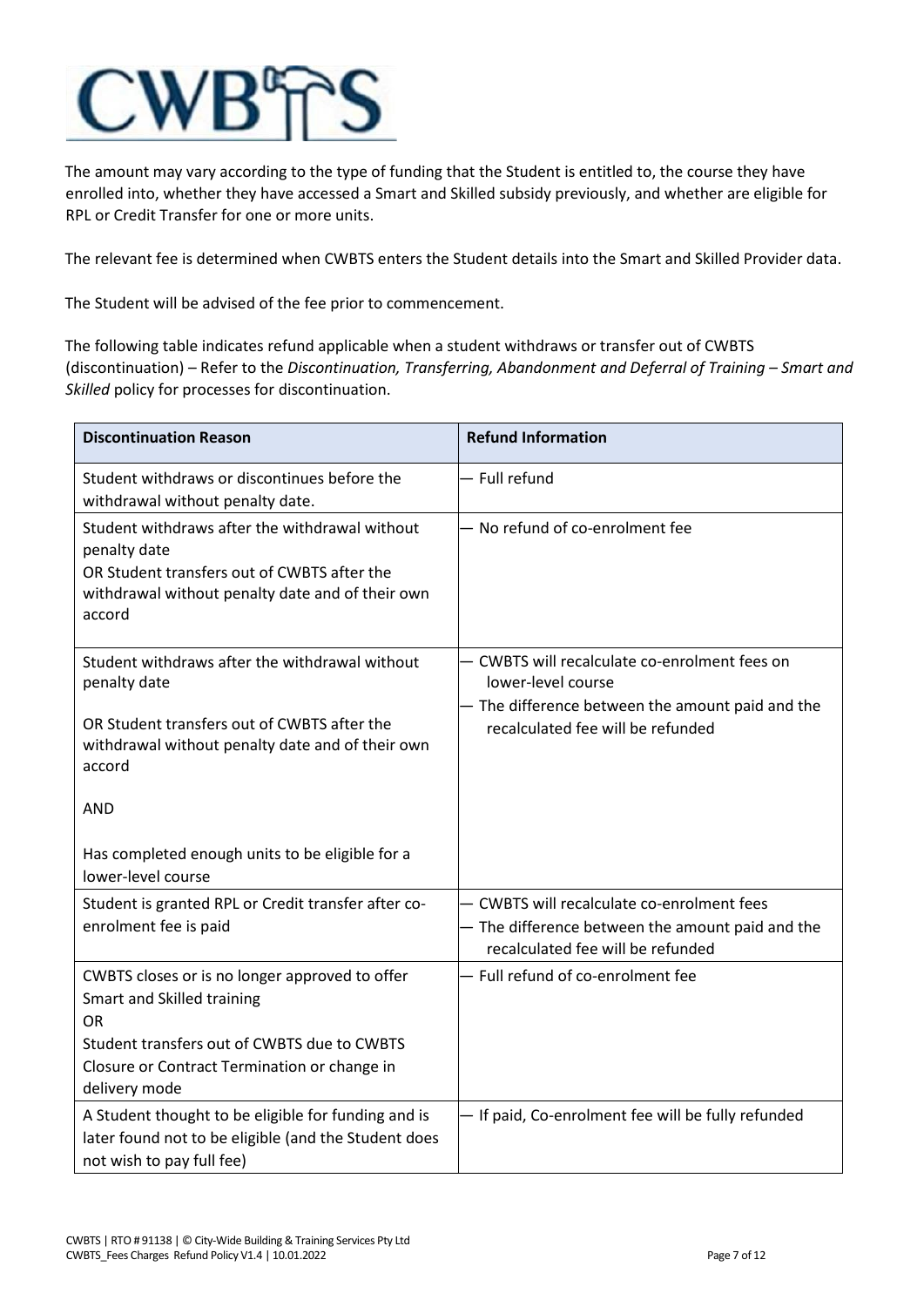

*It is important to note that Students will not be refunded fees paid by Government Funding, their Employer or by a third party*

#### **Queensland Co-Contribution Fee**

In Queensland (QLD), in most circumstances it is mandatory to charge a co-contribution fee for Students whose course is subsidised by a Queensland funding program.

The co-contribution fee varies by course, funding type and unit selection. Information on co-contribution fees is listed in our Queensland fees document which is available on our website.

The Student will be advised of the fee prior to commencement.

| <b>Withdrawal Reason</b>                                                                                                                                                | <b>Refund Information</b>                                                                                                                                        |
|-------------------------------------------------------------------------------------------------------------------------------------------------------------------------|------------------------------------------------------------------------------------------------------------------------------------------------------------------|
| Student withdraws before withdrawal without<br>penalty date                                                                                                             | - Full refund of co-contribution fee                                                                                                                             |
| Student withdraws after the withdrawal without<br>penalty date                                                                                                          | No refund of co-contribution fee                                                                                                                                 |
| CWBTS closes or is no longer approved to offer<br>funding in Queensland                                                                                                 | Full refund of co-contribution fee                                                                                                                               |
| Where a Student has completed their course but has<br>not successfully completed all units. This may include<br>Students who have not submitted all assessment<br>work. | No refund of co-contribution fee                                                                                                                                 |
| CWBTS cancels the course after commencement                                                                                                                             | If paid, the co-contribution fee will be fully<br>refunded.<br>Any fees paid for units granted under Recognition of<br>Prior Learning (RPL) will not be refunded |
| A Student thought to be eligible for funding and is<br>later found not to be eligible (and the Student does<br>not wish to pay full fee)                                | If paid, the Enrolment / Co-contribution fee will be<br>fully refunded.                                                                                          |

*It is important to note that Students will not be refunded fees paid by Government Funding, their Employer or by a third party*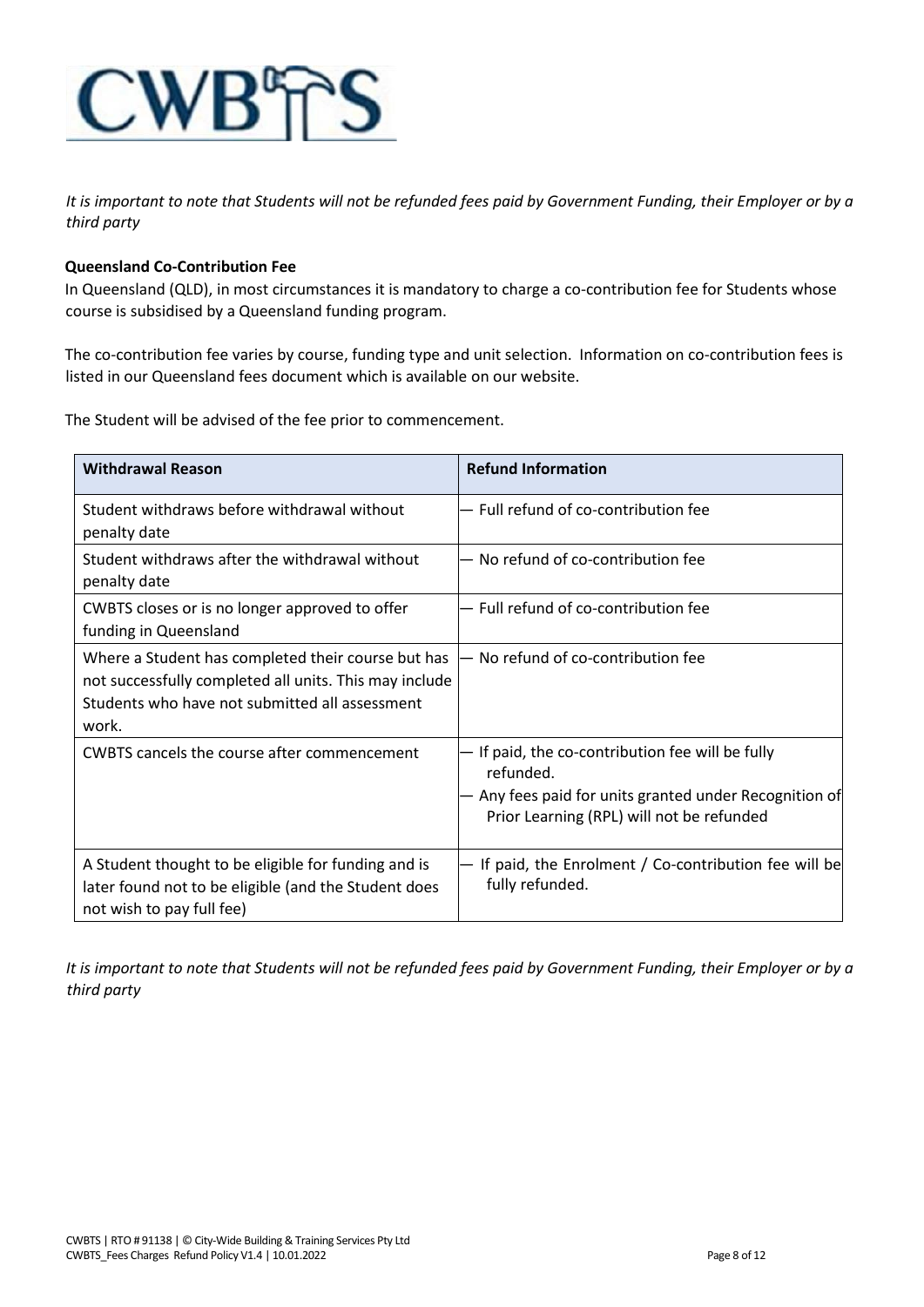

#### **Australian Capital Territory Co-Contribution Tuition Fee**

In ACT, in most circumstances it is mandatory to charge a co-contribution fee (also known as Student tuition fee) for Students whose course is subsidised by an ACT funding program.

The co-contribution fee varies by course and funding type. Information on co-contribution fees is listed in our ACT fees document which is available on our website.

The Student will be advised of the fee prior to commencement.

| <b>Withdrawal Reason</b>                                                                                                                                                | <b>Refund Information</b>                                                                                                                                        |
|-------------------------------------------------------------------------------------------------------------------------------------------------------------------------|------------------------------------------------------------------------------------------------------------------------------------------------------------------|
| Student withdraws before withdrawal without<br>penalty date.                                                                                                            | - Full refund of co-contribution fee                                                                                                                             |
| Student withdraws after the withdrawal without<br>penalty date                                                                                                          | No refund of co-contribution fee                                                                                                                                 |
| CWBTS closes or is no longer approved to offer<br>funding in ACT                                                                                                        | - Full refund of co-contribution fee                                                                                                                             |
| Where a Student has completed their course but has<br>not successfully completed all units. This may include<br>Students who have not submitted all assessment<br>work. | No refund of co-contribution fee                                                                                                                                 |
| CWBTS cancels the course after commencement                                                                                                                             | If paid, the co-contribution fee will be fully<br>refunded.<br>Any fees paid for units granted under Recognition of<br>Prior Learning (RPL) will not be refunded |
| A Student thought to be eligible for funding and is<br>later found not to be eligible (and the Student does<br>not wish to pay full fee)                                | If paid, the Enrolment / Co-contribution fee will be<br>fully refunded.                                                                                          |

*It is important to note that Students will not be refunded fees paid by Government Funding, their Employer or by a third party*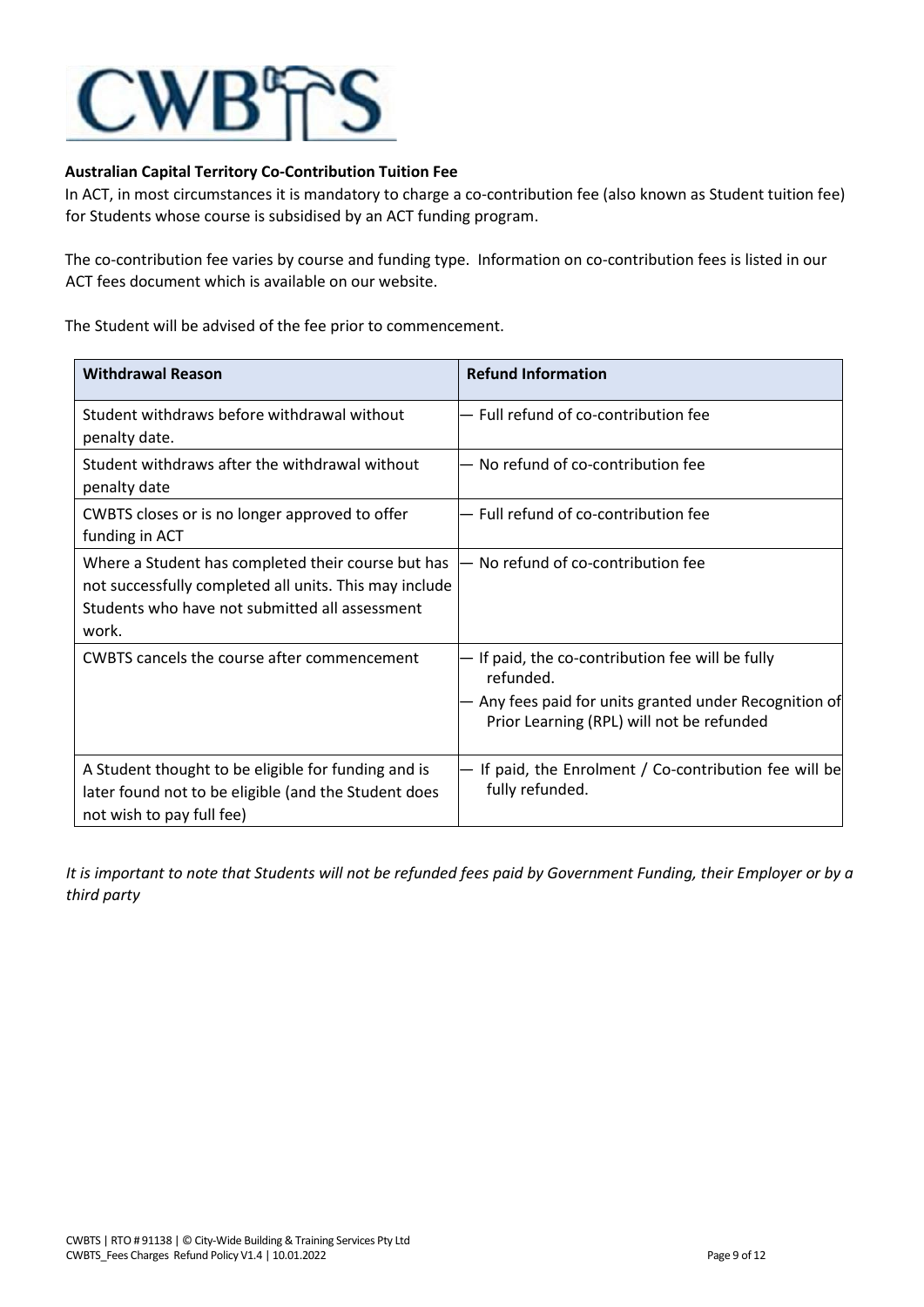

### **Fee for Service Tuition Fees (Full Fee-Paying Students)**

| <b>Withdrawal Reason</b>                                                                                                                                                | <b>Refund Information</b>                                                                                                                                                                                                                                                     |
|-------------------------------------------------------------------------------------------------------------------------------------------------------------------------|-------------------------------------------------------------------------------------------------------------------------------------------------------------------------------------------------------------------------------------------------------------------------------|
| Student withdraws before withdrawal without<br>penalty date.                                                                                                            | - Full refund                                                                                                                                                                                                                                                                 |
| Student withdraws after the withdrawal without<br>penalty date                                                                                                          | - The initial deposit paid will not be refunded. The<br>debit success plan will be cancelled from the<br>date the Student withdraws.                                                                                                                                          |
| In the event of CWBTS closure                                                                                                                                           | - The initial deposit paid will not be refunded. The<br>debit success plan will be cancelled from the<br>date the RTO closes.                                                                                                                                                 |
| Where a Student has completed their course but has<br>not successfully completed all units. This may<br>include Students who have not submitted all<br>assessment work. | – No refund                                                                                                                                                                                                                                                                   |
| <b>CWBTS cancels the course after commencement</b>                                                                                                                      | No withdrawal administration fee will be charged<br>- Tuition fees will be refunded in proportion to the<br>amount paid and the proportion of the course<br>completed.<br>- Any fees paid for units granted under Recognition of<br>Prior Learning (RPL) will not be refunded |
| <b>Student Withdrawal from RPL</b>                                                                                                                                      | - Any fees paid for units granted under<br>Recognition of Prior Learning (RPL) will not be<br>refunded                                                                                                                                                                        |

*It is important to note that Students will not be refunded fees paid by their Employer or by a third party*

# Employer, Third Party and Government Funding Refunds

#### **Employer Refund**

Where an Employer has an MOU in place with CWBTS, a refund policy specific to that Employer will be included.

It is important to note that where tuition fees are fully or partially paid by Government Funding the portion of monies paid by the Government will be refunded to the funding body.

#### **Third Party Refund**

Where a third party has an MOU in place with CWBTS, a refund policy specific to that third party will be included.

It is important to note that where tuition fees are fully or partially paid by Government Funding the portion of monies paid by the Government will be refunded to the funding body.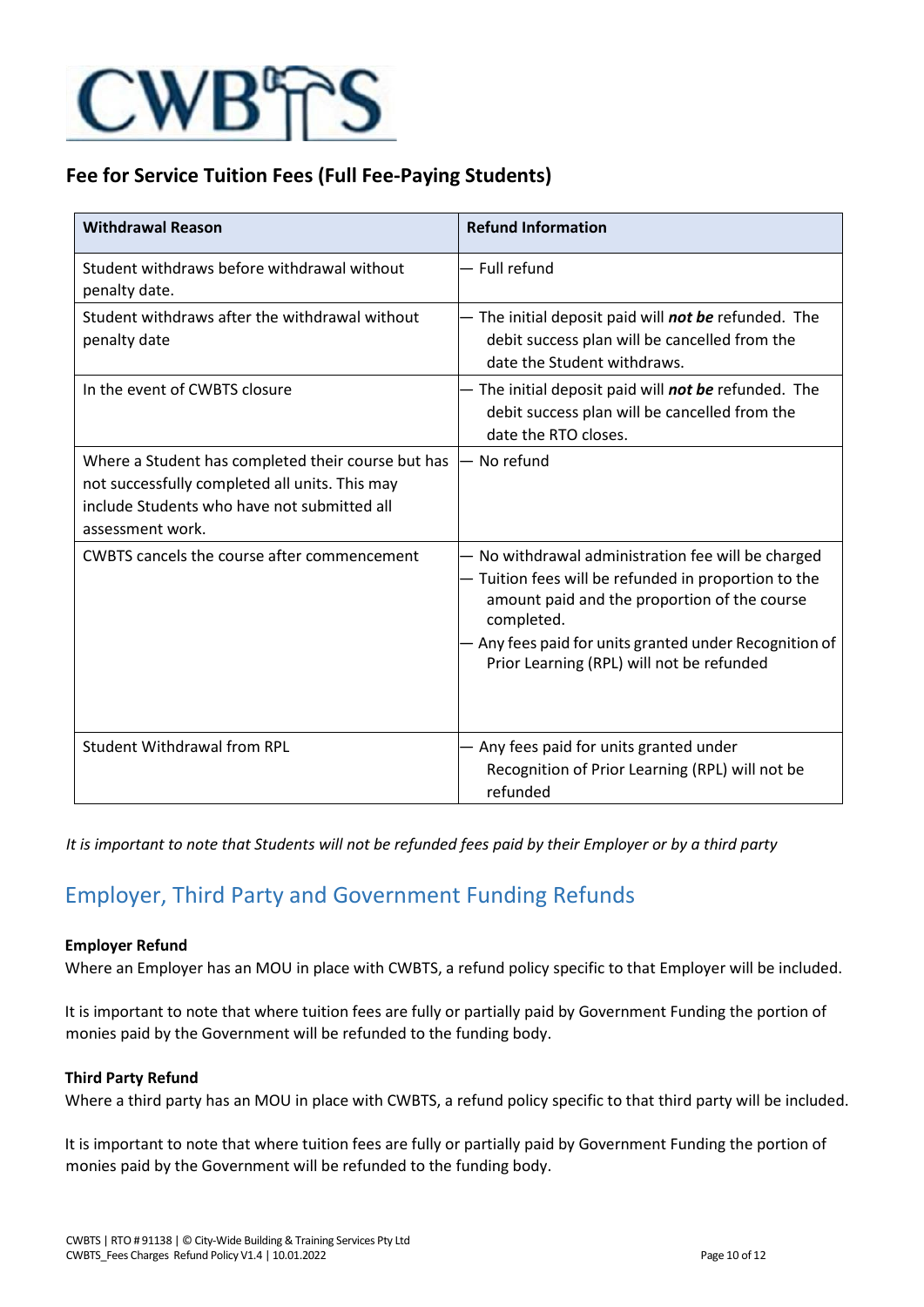

#### **Government Funding Refunds**

CWBTS will refund monies received via Government Funding to the relevant funding body according to the contractual obligations.

# Refund of Material Fees

This policy only applies to resources purchased directly from CWBTS. For resources that are purchased from another vendor, their refund policy will apply.

| Resource issue status   | <b>Refund Information</b> |
|-------------------------|---------------------------|
| Resource not yet issued | Full refund               |
| Resource issued         | No refund                 |

*Where a resource is faulty or damaged upon receipt, CWBTS will issue a replacement or a refund.* 

## Refund Appeals

Where the Student does not agree with the refund outcome, they have the right to appeal the refund decision. CWBTS will be happy to review the decision made and to take into account any extenuating circumstances.

Any appeals related to refunds and fees will be dealt with in accordance with the CWBTS Grievances, Complaints and Appeals Policy. This Policy does not remove the Student's right to take further action under the Australian Consumer Protection Laws. CWBTS's Complaints and Appeals process do not circumscribe the Student's right to pursue other legal remedies.

Our Grievances, Complaints and Appeals Policy is located on our website [www.cwbts.com.au](http://www.cwbts.com.au/) on the 'Key Links and Documents' page.